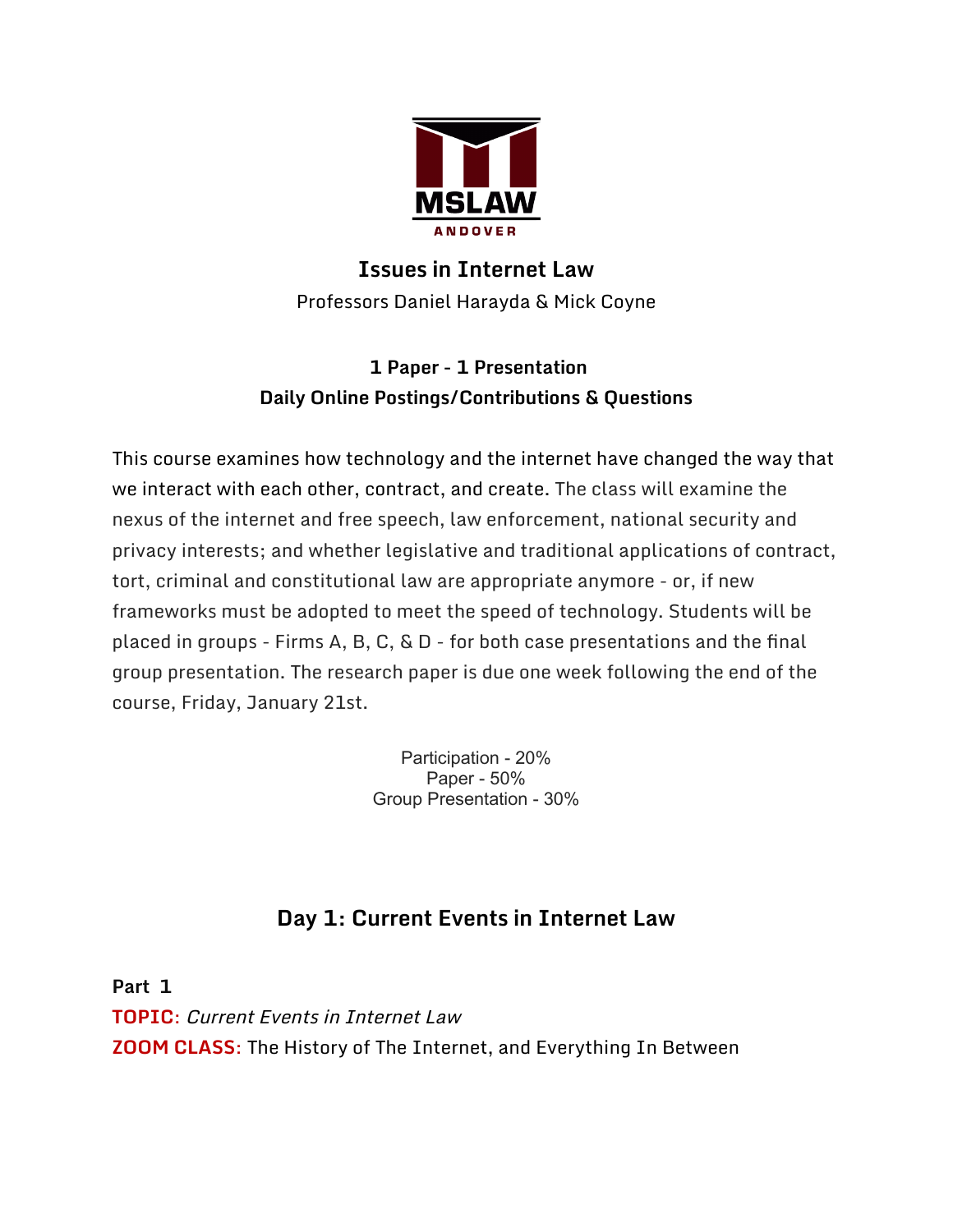**Part 2 TOPIC**: The Role of Facebook in eCommerce and Everything Else **ZOOM CLASS**: Why We Need to Break Up with Facebook **READING**: 4 Articles w/ Responses on TWEN

### **Day 2: Internet Cases: Domains & Protecting Your Work**

**TOPIC**: Who Has Jurisdiction in Internet Cases? / Introduction to Domains **ZOOM CLASS**: Firms Will Present Their Cases **READING**:

- 1. Gator.com Corp. v. L.L. Bean, Inc., 398 F.3d 1125 (9th Cir. 2005)
- 2. Neogen Corp. v. Neo Gen Screening, Inc., 282 F.3d 883 (6th Cir. 2002)
- 3. [The Uniform Domain Name Dispute Resolution Policy](https://www.icann.org/resources/pages/policy-2012-02-25-en)
- 4. Madonna v. Dan Parisi and "Madonna.com", Case No. D2000-0847 (WIPO Oct. 12, 2000)
- 5. Hasbro, Inc. v. Clue Computing, Inc., 66 F. Supp. 2d 117 (D. Mass. 1999)
- 6. A&M Recording, Inc. v. Napster, Inc., 239 F.3d 1004 (9<sup>th</sup> Cir. 2001)
- 7. [Digital Millennium Copyright Act](http://www.copyright.gov/legislation/dmca.pdf)
- 8. Lenz v. Universal Music Corp., 572 F. Supp. 2d 1150 (N.D. Cal. 2008)
- 9. Am. Broad. Companies, Inc. v. Aereo, Inc., 134 S. Ct. 2498 (2014)